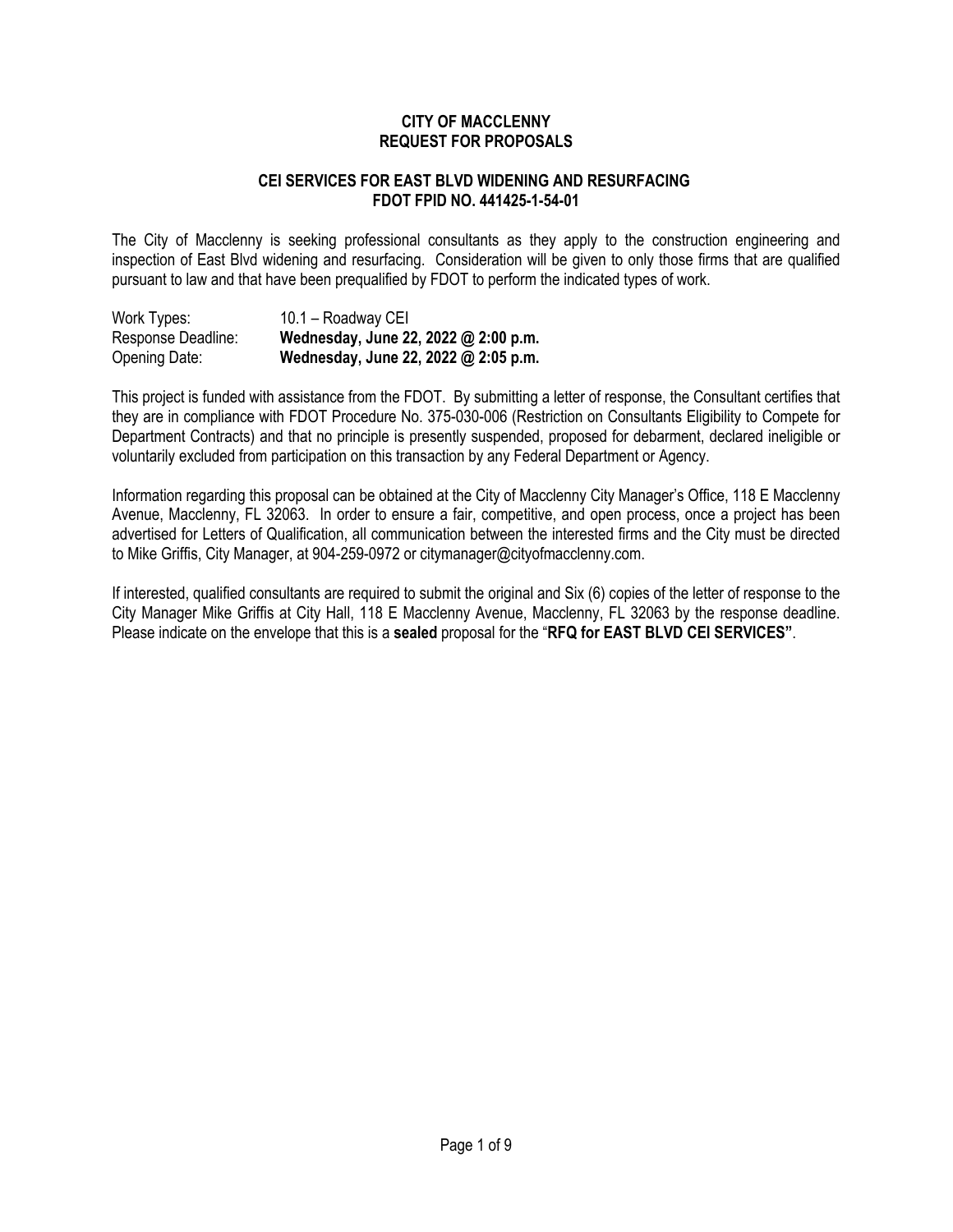# **PART II – PROPOSAL PREPARATION INSTRUCTIONS**

The Letter of Response must be signed by an authorized representative of the firm. All information requested must be sealed when submitted. Failure to submit all information may result in a lower evaluation of the proposal. Letters which are substantially incomplete or lack key information may be rejected by the City at its discretion. The selection of short-listed firms will be based on the information provided in the submittal.

Information submitted with the letter of response should include documentation to demonstrate the firm's qualifications and abilities to provide the scope of services. The submittal should include sufficient information to present a clear understanding of similar past projects, especially in Florida, staff experience and abilities, and any other additional, pertinent details to describe the team's capabilities.

The City of Macclenny selection committee, will review the information submitted and short list the firms. On-site presentations and/or interviews may be requested of a short list of three or more firms. Once all reviews are complete, the short-listed firms will be ranked by the selection committee with the top ranked firm being approved by the Council. Negotiations will follow, pending Council approval and FDOT concurrence.

All prospective submitters are hereby cautioned not to contact any City Council member during the advertisement period nor attempt to persuade or promote through other channels until notification that the Selection Committee has arrived at a recommendation of the most qualified firm. Until notification is received, all contacts shall be channeled through Mike Griffis, City Manager at 904-259-0972 or citymanager@cityofmacclenny.com. Failure to comply with these procedures will be cause for disqualification of the firm's proposal.

The City of Macclenny hereby notifies all bidders that it will affirmatively ensure that in any contract entered into pursuant to this advertisement will encourage the use of Disadvantaged Business Enterprise firms and no one will be discriminated against on the grounds of race, color, gender, religion, age, disability, marital status, or national origin in consideration for an award.

The City shall comply with the Local Government Prompt Payment Act in accordance with Florida Statutes Chapter 218 and the Public Records Act in accordance with Florida Statutes Chapter 119.

The City shall follow the Consultants' Competitive Negotiation Act, Title XIX, Chapter 287, Section 055 of the Florida Statutes for the selection of professional services.

The selection committee shall consider the following factors:

SUBMITTAL REQUIREMENTS: The proposer shall submit the original and six (6) paper copies with all supporting documentation as described below:

#### 1.LETTER OF RESPONSE

A Letter of response prepared by a corporate officer or principal of the firm authorized to obligate the firm contractually should at a minimum include the following information:

- a. Project name/FDOT Financial Management Number
- b. Consultant's name and address
- c. Proposed responsible office for consultant
- d. Contact person, phone number, and e-mail address

e. Indication as to whether the prime firm and/or sub-consultants are disadvantaged business enterprises (DBE)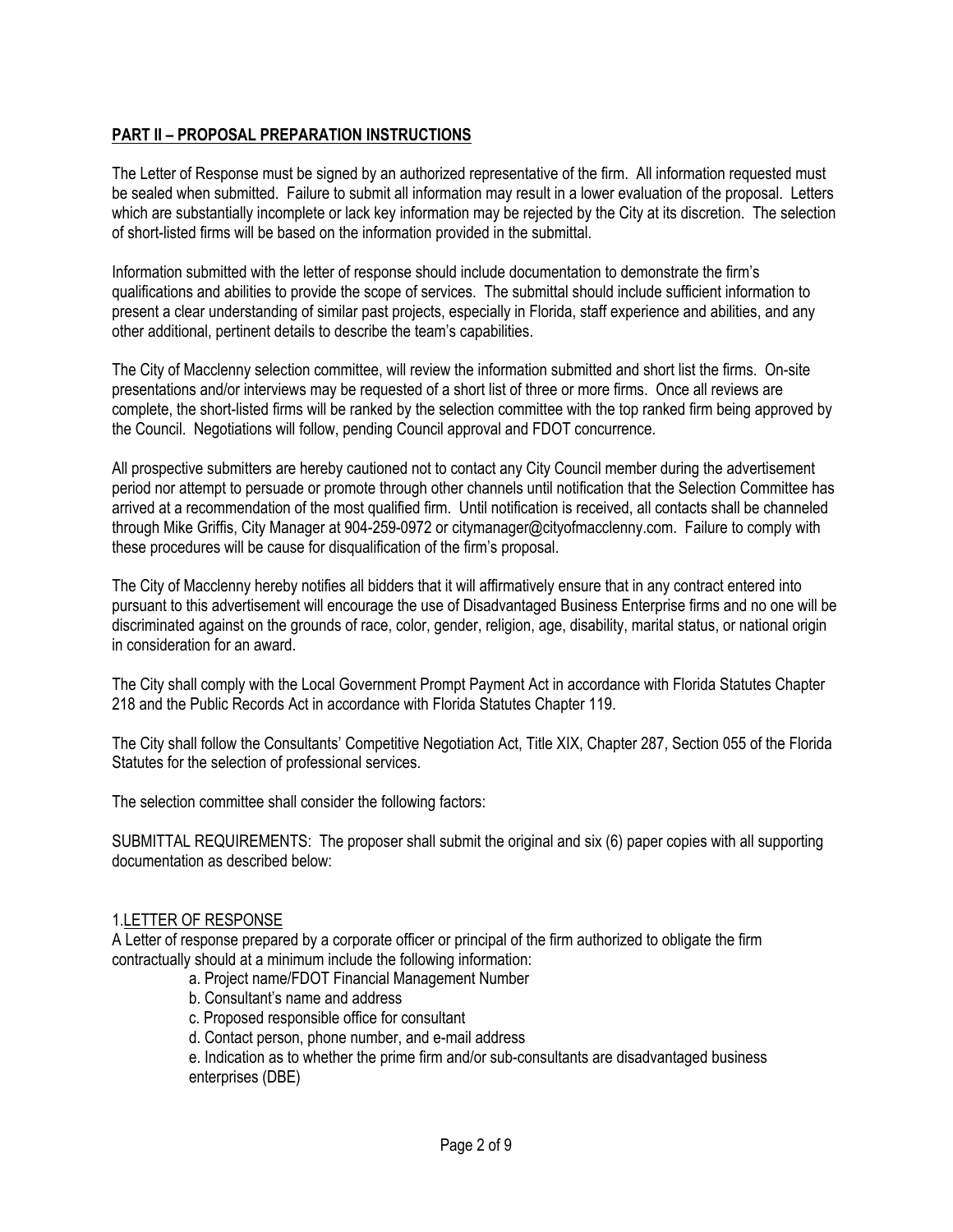## 2.SCORING FACTORS (max score 30 points)

•Ability of personnel (10 points): Identify the roles and responsibilities of the proposed personnel. The project manager, EEO Compliance Specialist, inspector, and any other related personnel should be shown with each individual's experience and qualifications. Include resumes for each team member involved with the project.

•Experience of the firm & References (10 points): Demonstrate experience in other projects of similar scope of work and complexity (a minimum of 3 projects should be shown). A reference list for each project is required including the name of the client contact familiar with the project (telephone number and/or e-mail address), project name, a brief description of the project, project length, and actual cost.

•Availability of workload & willingness to meet time requirements (10 points): Ability of the firm to manage this project within the specified project time and within budget. Show current workload of available personnel and hours projected on this project. Provide a schedule of project progress beginning with pre-construction conference and ending with project closeout.

#### 3.OTHER STATEMENTS, FORMS, AND DOCUMENTATION

a. Certificate of Insurance

b. Proof of Licenses/Certifications

Provide proof of proper State of Florida business licensure and professional certifications/registration(s) in the State of Florida.

Provide proof of corporate registration to operate in the State of Florida by the Department of State, Division of Corporations. Information concerning certification with the Secretary of State can be obtained at: http://ccfcorp.dos.state.fl.us/index.html.

c. FDOT Prequalification: 10.1 – Roadway CEI

d.E-Verify

The consultant shall utilize the U.S. Department of Homeland Security's E-Verify system to verify the employment eligibility of all new employees hired by the Agency during the term of the contract; they shall expressly require any subcontractors performing work or providing services pursuant to the state contract to likewise utilize the U.S. Department of Homeland Security's E-Verify system to verify the employment eligibility of all new employees hired by the subcontractor during the contract term.

e. Public Entities Crime Statement

f. Drug-Free Workplace Form (FDOT Form #375-040-18

g. Truth in Negotiation Certification (FDOT Form #375-030-30)

h. Conflict of Interest Statement (FDOT Form #375-030-50)

LENGTH OF SERVICE – The Consultant's construction engineering and inspection services shall begin upon written Notice to Proceed (NTP) by the City. The Construction contract duration is 90 days.

TITLE VI NONDISCRIMINATION POLICY STATEMENT – During the performance of this Contract, the Contractor, for itself, its assignees and successors in interest (hereinafter referred to as the "Contractor") agrees as follows:

1.Compliance with Regulations: The Contractor shall comply with the Regulations relative to nondiscrimination in Federally-assisted programs of the US Department of Transportation (hereinafter, "USDOT") Title 49, Code of Federal Regulations, Part 21, as they may be amended from time to time, (hereinafter referred to as the Regulations), which are herein incorporated by reference and made a part of this Contract.

2.Nondiscrimination: The Contractor, with regard to the work performed by it during the Contract, shall not discriminate on the basis of race, color, national origin, or sex in the selection and retention and retention of sub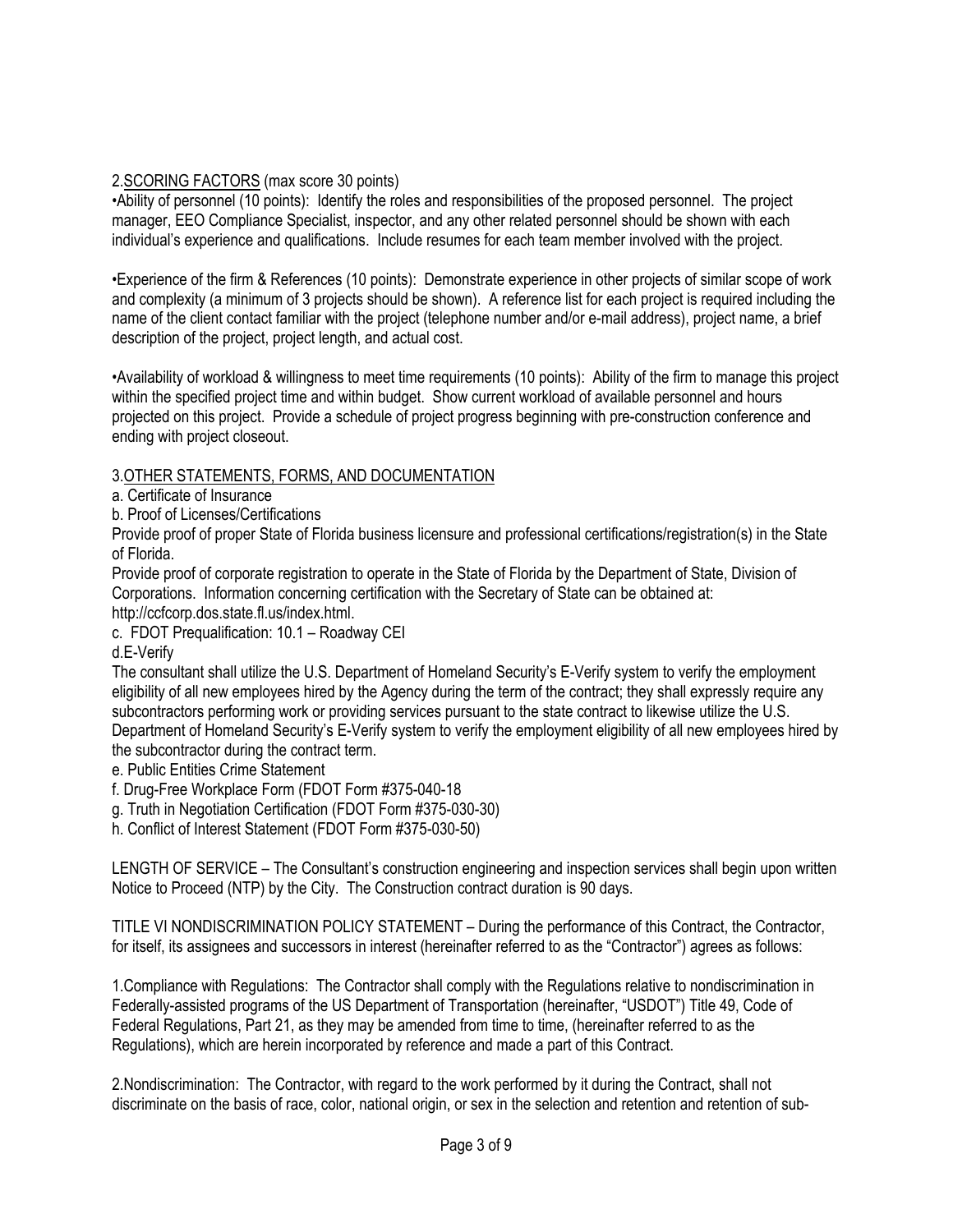contractors, including procurement of materials and leases of equipment. The Contractor shall not participate either directly or indirectly in the discrimination prohibited by Section 21.5 of the Regulations, including employment practices when the Contract covers a program set forth in Appendix B of the Regulations.

3.Solicitations for subcontractors, including procurement of materials and equipment: In all solicitations either by competitive bidding or negotiation made by the Contractor for work to be performed under subcontract, including procurement of materials or leases of equipment, each potential subcontractor or supplier shall be notified by the Contractor of the Contractor's obligations under this contract and the Regulations relative to nondiscrimination on the basis of race, color, natural origin, or sex.

4. Information and Reports: The Contractor shall provide all information and reports required by the Regulations or directives issued pursuant thereto, and shall permit access to its books, records, accounts, other sources of information, and its facilities as may be determined by the Florida Department of Transportation or the Federal Highway Administration, Federal Transit Administration, Federal Aviation Administration, and Federal Motor Carrier Safety Administration to be pertinent to ascertain compliance with such Regulations, order, and instructions. Where any information required of a Contractor is in the exclusive possession of another who fails or refuses to furnish this information the Contractor shall so certify to the Florida Department of Transportation, or the Federal Highway Administration, Federal Transit Administration, Federal Aviation Administration, and Federal Motor Carrier Safety Administration as appropriate, and shall set forth what efforts it has made to obtain the information.

5. Sanctions for Noncompliance: In the event of the Contractor's noncompliance with the nondiscrimination provisions of this Contract, the Florida Department of Transportation shall impose such Contract sanctions as it or the Federal Highway Administration, Federal Transit Administration, Federal Aviation Administration, and Federal Motor Carrier Safety Administration may determine to be appropriate, including, but not limited to:

a. Withholding of payments to the Contractor under the Contract until the Contractor complies, or

b. Cancellation, termination, or suspension of the Contract, in whole or in part.

6. Incorporation of Provisions: The Contractor shall include the provisions of the 7-30.1 through 7-30.6 in every subcontract, including procurement of materials and leases of equipment, unless exempt by the Regulations, or directives issued pursuant thereto. The Contractor shall take such action with respect to any subcontract or procurement as the Florida Department of Transportation or the Federal Highway Administration, Federal Transit Administration, Federal Aviation Administration, and Federal Motor Carrier Safety Administration may direct as a means of enforcing such provisions including sanctions for noncompliance, provided, however, that, in the event a Contractor becomes involved in, or is threatened with, litigation with a subcontractor or supplier as a result of such direction, the Contractor may request the Florida Department of Transportation to enter into such litigation to protect the interests of the Florida Department of Transportation, and, in addition, the Contractor may request the United States to enter into such litigation to protect the interests of the United States.

During the performance of this Contract, the Contractor, for itself, its assignees, and successors in interest (hereinafter referred to as the "Contractor" agrees to comply with the following non-discrimination statutes and authorities; including but not limited to:

1. Title VI of the Civil Rights Act of 1964 (42 U.S.C § 200D ET SEQ., 78 STAT. 252), (prohibits discrimination on the basis of race, color, national origin); and 49 CFR Part 21;

2. The Uniform Relocation Assistance and Real Property Acquisition Policies Act of 1970, (42 U.S.C. § 4601), (prohibits unfair treatment of persons displaced or whose property has been acquired of Federal or Federal-aid programs and projects);

3. Federal-Aid Highway Act of 1973, (23 U.S.C. § 324 et seq.), (prohibits discrimination on the basis of sex);

4. Section 504 of the Rehabilitation Act of 1973 (29 U.S.C. § 794 et seq.), as amended, (prohibits discrimination on the basis of disability); and 49 CFR Part 27;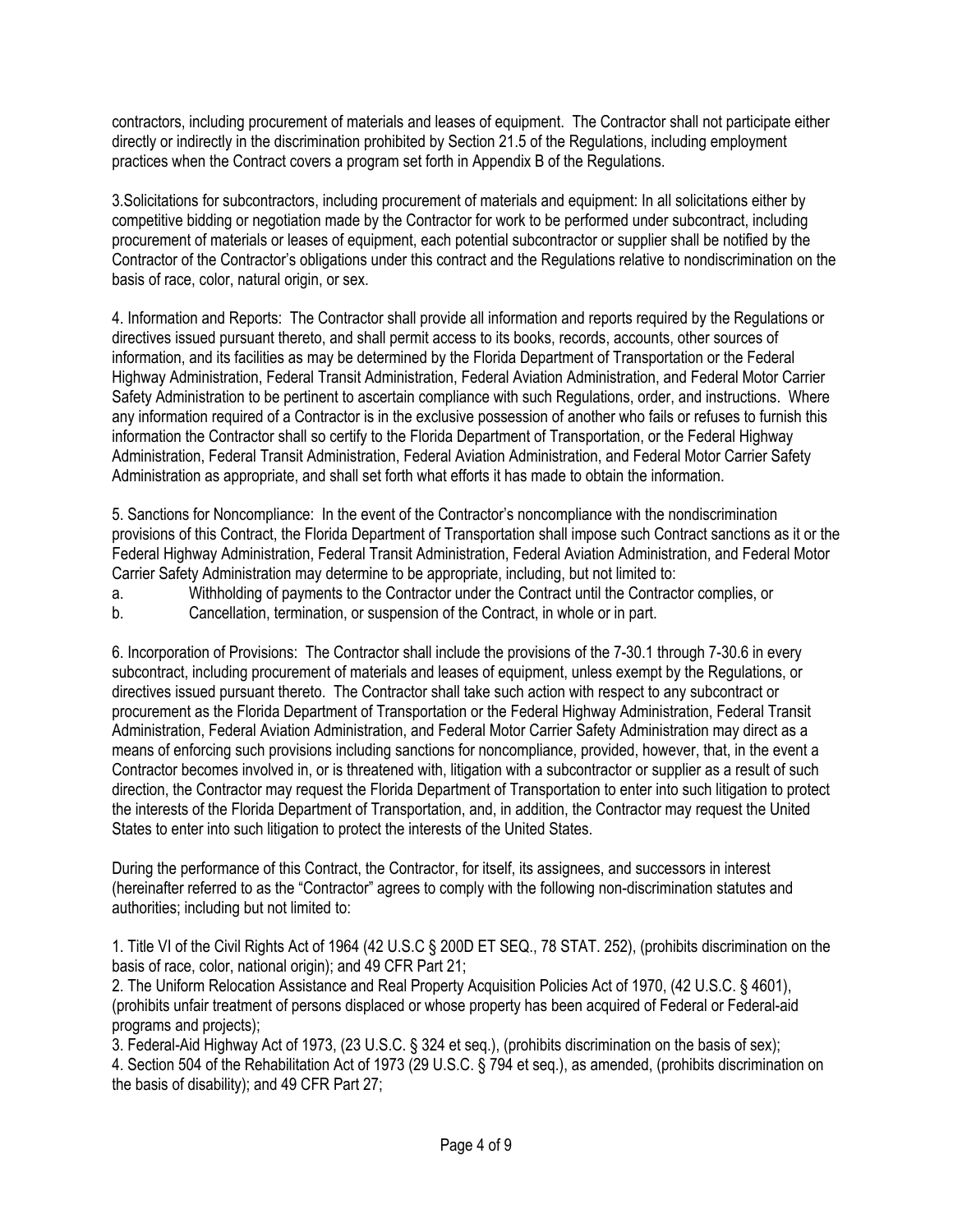5. The Age Discrimination Act of 1975, as amended, (42 U.S.C. § 6101 et seq.), (prohibits discrimination on the basis of age);

6. Airport and Airway Improvement Act of 1982, (49 U.S.C. 471, Section 47123), as amended, (prohibits discrimination based on race, creed, color, national origins, or sex);

7. The Civil Rights Restoration Act of 1987 (PL 100-209), (Broadened the scope, coverage, and applicability of Title VI of the Civil Rights Act of 1964, The Age Discrimination Act of 1975, and Section 504 of the Rehabilitation Act of 1973, by expanding the definition of the terms "programs or activities" to include all of the programs or activities of the Federal-aid recipients, sub-recipients and contractors, whether such programs or activities are federally funded or not);

8. Titles II and III of the Americans with Disabilities Act, which prohibits discrimination on the basis of disability in the operation of public entities, public and private transportation systems, places of public accommodation, and certain testing entities (42 U.S.C § § 12131 – 12189) as implemented by Department of Transportation Regulations a 49 C.F.R. parts 37 and 38;

INSURANCE – The consultant shall procure and maintain the following described insurance, except for coverages specifically waived by the City. Such policies shall be from insurers with a minimum financial size of VII according to the latest edition of the AM Best Rating Guide. An A or better Best Rating is "preferred"; however, other ratings of "Secure Best Ratings" may be considered. Such policies shall provide coverages for any or all claims which may arise out of, or result from, the services, work and operations carried out pursuant to and under the requirements of the contract documents, whether such services, work and operations be by the contractor, its employees, or by subcontractor(s), or anyone employed by or under the supervision of any of them, or for whose acts any of them may be legally liable.

The contractor shall require, and shall be responsible for assuring throughout the time the agreement is in effect, that any and all of its subcontractors obtain and maintain until the completion of that subcontractor's work, such of the insurance coverages described herein as are required by law to be provided on behalf of their employees and others.

The required insurance shall be obtained and written for not less than the limits of liability specified hereinafter or as required by law, whichever is greater.

These insurance requirements shall not limit the liability of the contractor. The City does not represent these types or amounts of insurance to be sufficient or adequate to protect the contractor's interests or liabilities, but are merely minimums.

Except for worker's compensation and professional liability, the contractor's insurance policies shall be endorsed to name the City as an additional insured to the extent of its interests arising from this agreement, contract or lease.

The contractor waives its right of recovery against the City, to the extent permitted by its insurance policies.

The contractor's deductibles/self-insured retentions shall be disclosed to the City and may be disapproved by the City. They shall be reduced or eliminated at the option of the City. The contractor is responsible for the amount of any deductible or self-insured retention.

Insurance required of the contractor or any other insurance of the contractor shall be considered primary, and insurance of the City, if any, shall be considered excess, as may be applicable to claims obligations which arise out of this agreement, contract or lease.

Workers Compensation Coverage: The consultant shall purchase and maintain workers compensation insurance for all workers compensation obligations imposed by state law and with employers' liability limits of at least \$100,000 each accident and \$100,000 each employee/\$500,000 policy limit for disease, or a valid certificate of exemption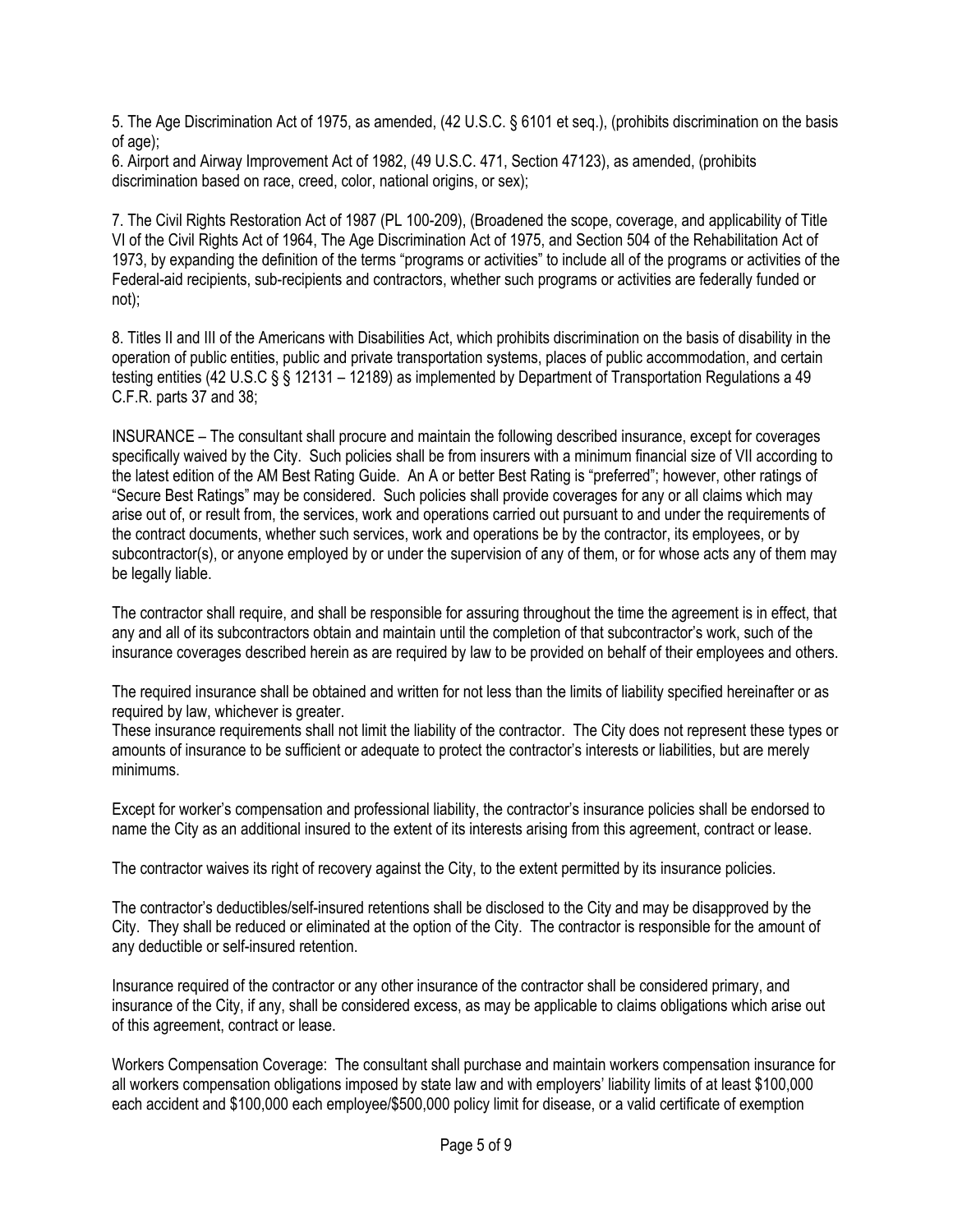issued by the State of Florida, or an affidavit in accordance with Section 440.02(13)(d) and 440.10(1)(g) Florida Statutes. Contractor shall also purchase any other coverages required by law for the benefit of employees.

General, Automobile and Excess or Umbrella Liability Coverage: The contractor shall purchase and maintain coverage on all forms no more restrictive than the latest editions of the commercial general liability and business auto policies of the insurance services office. Minimum limits of \$1,000,000 per occurrence for all liability must be provided, with excess or umbrella insurance making up the difference, if any, between the policy limits of underlying policies (including employer's liability required in the worker's compensation coverage section) and the total amount of coverage required.

General Lability Coverage – Occurrence Form Required: Coverage A shall include bodily injury and property damage liability for premises, operations, products and completed operations, independent contractors, contractual liability covering this agreement, contract or lease, broad form property damage coverages, and property damage resulting from explosion, collapse or underground (X, C, U) exposures.

Coverage B shall include personal injury. Coverage C, medical payments, is not required.

The contractor is required to continue to purchase products and completed operations coverage, at least to satisfy this agreement, contract or lease, for a minimum of three years beyond the City's acceptance of renovation or construction projects.

Business Auto Liability Coverage: Business auto liability coverage is to include bodily injury and property damage arising out of ownership, maintenance or use of any auto, including owned, non-owned, and hired automobiles and employee non-ownership use.

Excess or Umbrella Liability Coverage: Umbrella liability insurance is preferred, but an excess liability equivalent may be allowed. Whichever type of coverage is provided, it shall not be more restrictive than the underlying insurance policy coverages. Umbrella coverage shall drop down to provide coverage where the underlying limits are exhausted.

Professional Liability: \$1,000,000 per occurrence minimum limit.

# **PART III – SCOPE OF SERVICES**

The services sought are the construction engineering inspection (CEI) of the East Blvd paving project. Project construction activities include maintenance of traffic, erosion control, earthwork, limerock base, minor drainage work, asphalt paving, signs and pavement markings.

It shall be the responsibility of the Consultant to administer, monitor, and inspect the Construction Contract such that the project is constructed in reasonable conformity with the plans, specifications, and special provisions for the Construction Contract. The Consultant shall monitor the Contractor's on-site construction activities and inspect materials entering into the work in accordance with the plans, specifications, and special provisions for the Construction Contract. The Consultant shall also maintain detailed accurate records of the Contractor's daily operations and of significant events that affect the work in order to determine the progress and quality of work and identify discrepancies. The Consultant shall report significant discrepancies to the City, and direct the Contractor to correct such observed discrepancies.

The responsibilities of the Consultant on this project are:

1. Preconstruction Conferences: Conduct and schedule the Preconstruction Conference with the City, FDOT (herein called the Department), contractor and any other pertinent personnel/company. Address and resolve all issues that arise at the meeting with appropriate offices, agencies, and divisions. Prepare and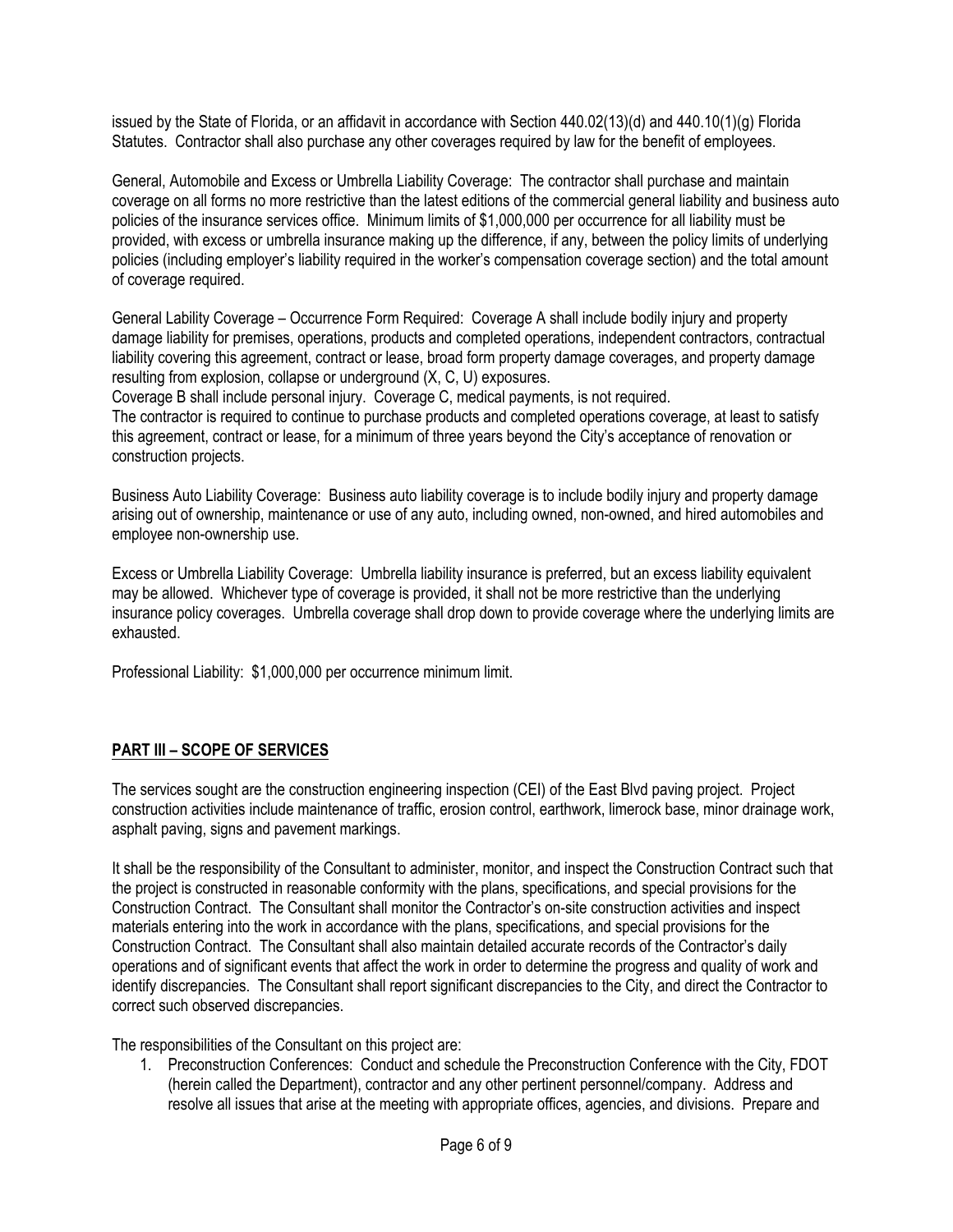distribute detailed minutes of the meeting. Provide Contractor with a list of all forms and reports due, when they should be submitted, and to whom.

- 2. Progress Meetings: Prepare the agenda, attend, and conduct meetings with City staff, contractor, subcontractors, utility personnel and other agencies affected by the project. Be prepared to discuss recent progress, upcoming events in the schedule, and problems associated with the project. Record significant information revealed and discussed at the meeting and distribute written minutes to the appropriate agencies. Attend City Council meetings as necessary.
- 3. Project Administration: Provide project administration and coordinate with the assigned FDOT Project Engineer. Prepare for and attend, when requested, any periodic or in-depth FDOT inspections that may be conducted on the project related to project work, progress, or records. Prepare for, cooperate with, and assist auditors that may be assigned to review project records, payments, reports, etc. Provide ample inspectors and assistance to adequately oversee all work being done on the contract. Prior to starting work, submit to the City Manager a listing of personnel assigned to the project for review and approval. In addition, a list of persons with emergency phone numbers should always be supplied to the FDOT Project Engineer and be available at any time in the case of an emergency on this project. The Project Administrator shall also obtain from the contractor a list of contractor's personnel that will be responsible for any occurrence that may arise on the project for the life of the project.
- 4. Provide Construction Inspection: Provide effective and qualified inspection services. All field technicians must be certified in the applicable FDOT certification workshops.
- 5. Supplemental Agreements/Construction Change, Force Account, VECP: Notify the FDOT Project Engineer of the necessity of any Supplemental Agreements/Construction Changes. Negotiate prices for additional pay items with the contractor while adhering to the "Average Unit Price" listing when possible. Coordinate acceptance of prices with the FDOT Project Engineer. Any work that cannot be negotiated with the prime contractor will be pursued by Force Account as defined in the Standard Specifications and recorded on forms supplied by the Department. Submit Value Engineering Change Proposals to the FDOT Project Engineer for analysis and distribution to the appropriate division(s). Develop change orders as approved by the Department and present to the City Council for their approval.
- 6. Shop Drawings: Will review and sign off on all shop drawings prior to the Contractor submitting them to the appropriate Vendor.
- 7. Reporting: It shall be the responsibility of the Consultant awarded this contract to ensure that any and all reporting required by the Florida Department of Transportation (FDOT) is carried out.
- 8. Quality Assurance, Testing for Acceptance, and Training: Monitor the testing provided by the contractor in the field as defined in the Contract, Plans or Specifications and monitor documentation of testing by the contractor. In case of notification of defective concrete as defined in the Specifications, the Consultant will submit the initial information with a recommendation for remediation to the City and Department. Certifications of materials submitted by the contractor will be reviewed by the Consultant for conformity to the Project Specifications. The certification documents submitted to the Department will also be reviewed for completeness and conformance to the Department's standard form of submission.
- 9. Progress Payments: The Consultant will document and submit accurate quantities for Monthly Progress Payments. Test reports will be on file prior to payment. FDOT Project Engineer must approve any waiver of testing documents prior to payment. Payments for stockpiled material may be made as defined in the Standard Specifications.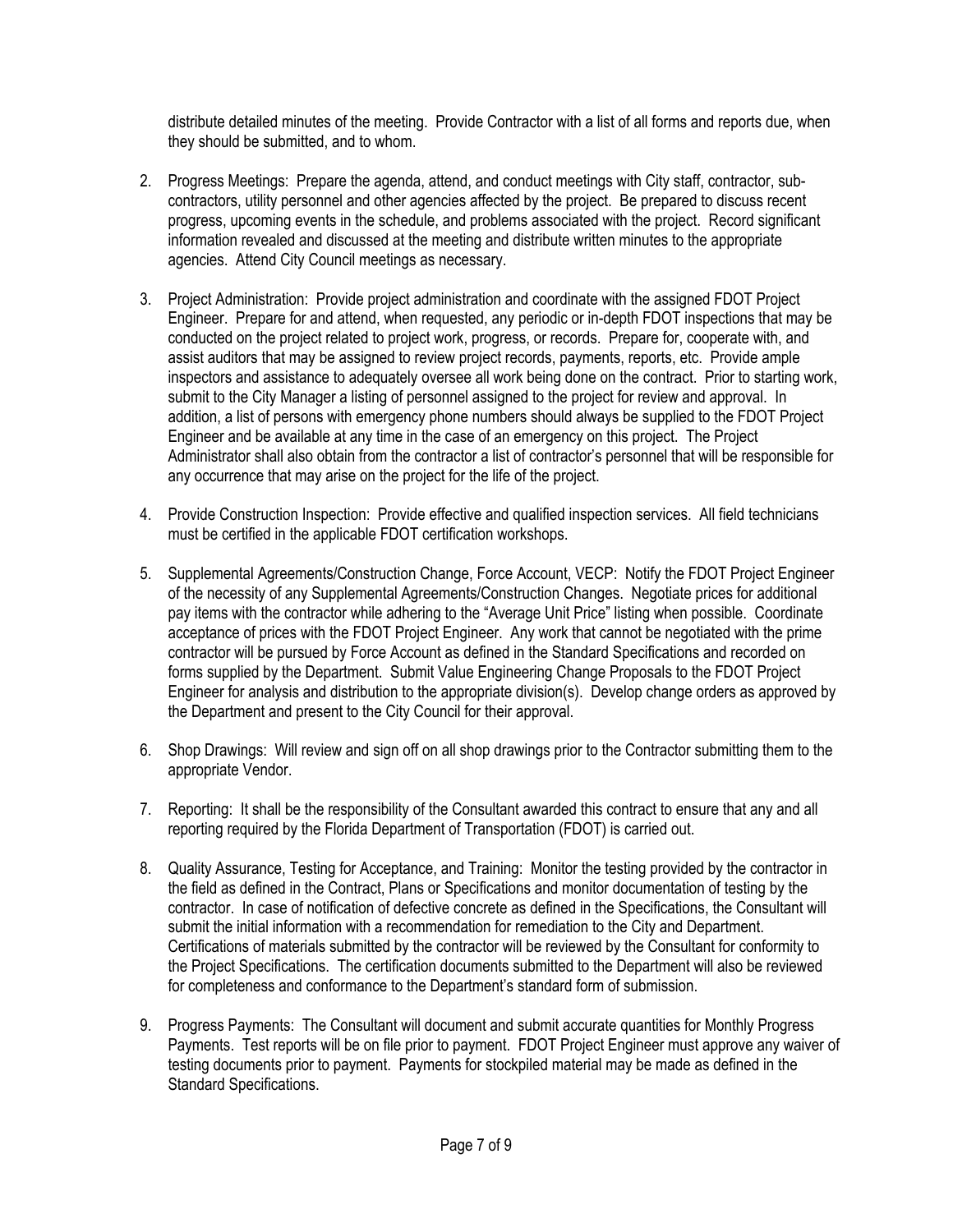- 10. Revisions to the Contract Plans: Any revisions to the contract plans or cross sections will be submitted by the Consultant to the FDOT Project Engineer for processing.
- 11. Distribution of Correspondence: A copy of all correspondence between the Consultant, contractor, subcontractors, or others concerning matters related to the project shall be maintained in an office file copy for submission with the project Final Records to the City.
- 12. Inspection of Work: Provide inspection services for conformance to Plans and Specifications for all roadway, structures, and specialty items that are being incorporated into the project. Observe, measure, and record all quantities for payment. These quantities and field measurements shall be recorded in the project records. The records will be recorded on a standard form (field book) approved by the City. Check traffic control daily, and additionally as required or requested. Notify the contractor of deficiencies or problems immediately. Document weekly (or as often as necessary) project traffic control on weekly approved forms. Inspect daily erosion control items for conformance to the plans as well as effectiveness in the field. Notify the contractor of deficiencies. Prepare to justify any and all pay quantities in the case of questions by the City or Department. Prepare an accurate daily diary, signed by the inspector, consisting of:
	- A record of the contractors on the project
	- Their personnel (number and classification)
	- Equipment (number and type or size)
	- Location and work performed by each contractor or subcontractor
	- Events of note on the project
	- Accidents on the project and any details surrounding the accident such as police report number,

fatalities, causes, time, etc. Obtain a copy of the police report for the project records whenever possible.

• Weather, estimated amount of precipitation and average temperature. A total rain day schedule should be kept.

- Any other details that may be important later in the project life.
- 13. Reports: There are numerous reports, documents, etc., that must be generated in the process of contract administration. A copy (electronic and paper) will be provided to the Department prior to construction, on a weekly basis or as needed. Any questions regarding the requirements can be forwarded to the Department Project Engineer for clarification at any time.
- 14. Final Records: Submit a compilation of project records to the City and Department (if necessary) after project completion. Make corrections when/if notified and resubmit the records and a final estimate for the project at the appropriate time. Submit all final forms with the final records.
- 15. Project Claims: Prepare documentation and assist in the defense of the City and Department, when requested, in preparation for Claims or possible Claims resulting in the execution of the contract.
- 16. Project Certification: Upon satisfactory completion of the project by the Contractor and in compliance with the required submittals, testing and documentation, submit written certification of compliance to the Department on behalf of the City.

All questions concerning this project must be in writing and shall be sent to Mike Griffis, City Manager, at [citymanager@cityofmacclenny.com](mailto:citymanager@cityofmacclenny.com), or delivered to 118 E Macclenny Ave., Macclenny, FL 32063. No verbal questions will be addressed. The deadline for receiving questions is **Wednesday, June 15, 2022 @ 3:00 p/m.**